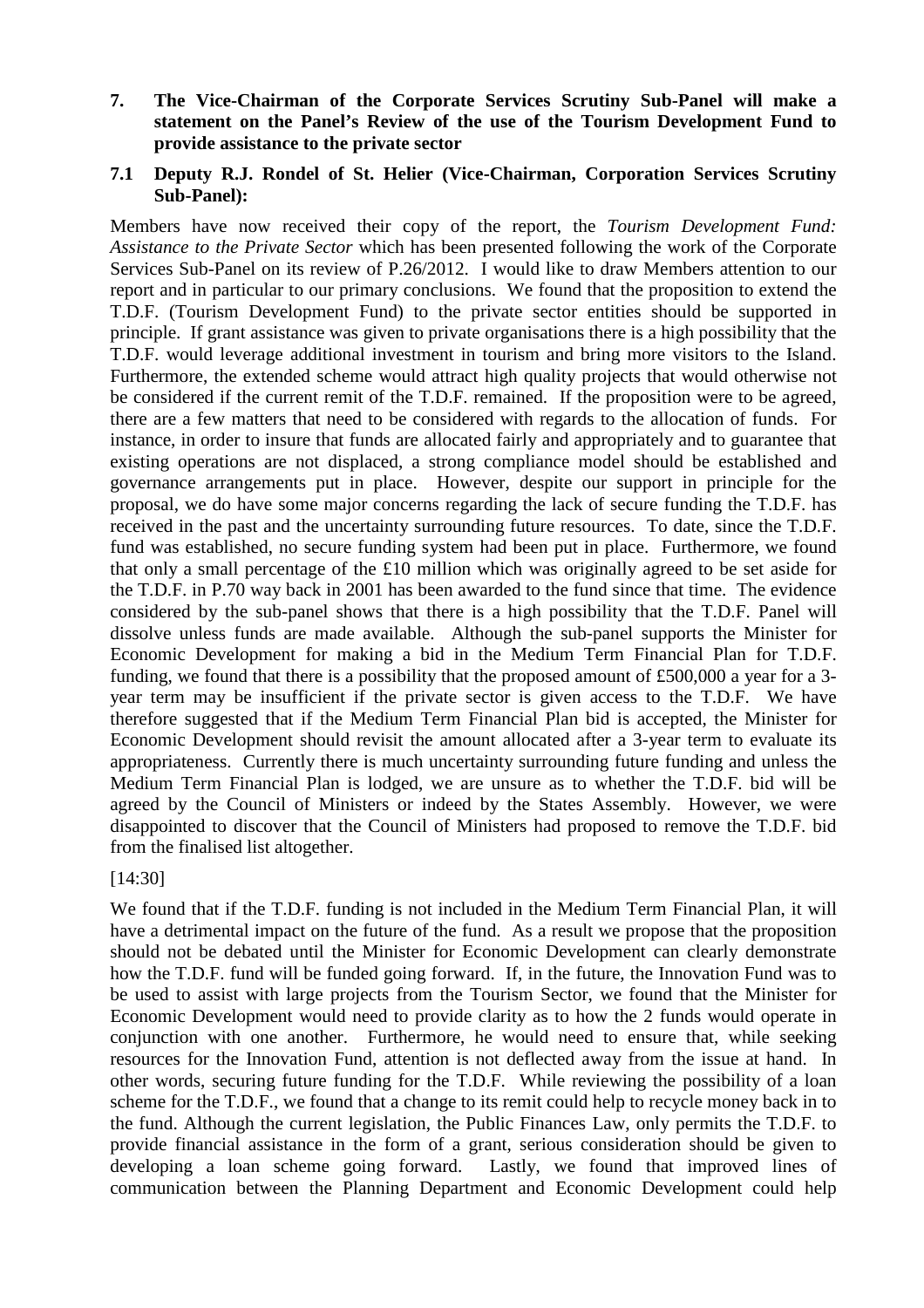leverage additional investment in tourism while allowing T.D.F. funds to be set aside for other projects. I encourage Members to heed the recommendations of our report and would reiterate the proposition should perhaps not be debated until such time as serious consideration has been given to the matters raised. I commend the report to the Assembly. Thank you.

#### **The Deputy Bailiff:**

The statement is now open for questions. Does anyone have any questions for Vice-Chairman? Deputy Tadier?

## **7.1.1 Deputy M. Tadier:**

Looking on page 38 of the report, I notice that there have been 3 written submissions. Will the rapporteur say whether there were any other written submissions? The reason I ask is because I did make a submission to the panel myself - I think, 4 weeks ago, possibly 3 and a half weeks ago - and I did not receive any form of acknowledgement from either the panel or an officer of that submission.

## **Deputy R.J. Rondel:**

We have met on several occasions in order to come back to the House, as we promised, in a very short space of time. We did send out, in consultation, which is in the back of the report; Deputy Tadier unfortunately we received that past the deadline of when we were writing the report.

## **7.1.2 Deputy M. Tadier:**

Thank you and that is news to me and I acknowledge that. It would have been nice to receive an email saying that: "Sorry, thank you for your submission, unfortunately it was too late." But that was not the case. Will the rapporteur ensure that in future when people do make submissions they are at least acknowledged and responded to?

#### **Deputy R.J. Rondel:**

Yes, absolutely and I apologise to the Deputy for not clarifying that.

## **7.1.3 The Connétable of St. Lawrence:**

I am not clear from this statement whether the panel is formally proposing that the debate be deferred and whether any discussion has been held with the Minister about their proposal in this statement, because clearly we are due to debate P.26 in maybe half an hour's time and they have had time to prepare the statement. So I think I would like to know are they formally proposing in their statement that it be deferred and, if so, under what Standing Order and have they spoken to the Minister to consult with him to find out whether he is prepared to do that or whether he intends to go ahead with these propositions?

#### **Deputy R.J. Rondel:**

The difficulty with the proposition is that we are due to debate the Medium Term Financial Plan and the decision Members have got to make is, when we do come to debate that, whether they agree that £500,000 per annum is the right funding to be proposed and whether they will vote for that or whether they will vote for something in the Health and Social Services Department. At the moment we have got £26 million worth of capital projects, which is far more than the Medium Term Financial Plan will allow.

#### **7.1.4 Senator P.F.C. Ozouf:**

In thanking the Vice-Chairman and the panel for their work, does the Vice-Chairman accept that £500,000 is inscribed in the Medium Term Financial Plan proposals and does he not think it would be preferable if they want a debate on increasing the amount of money for the T.D.F. to pass this proposition to allow it and then to have a further amendment in relation to increasing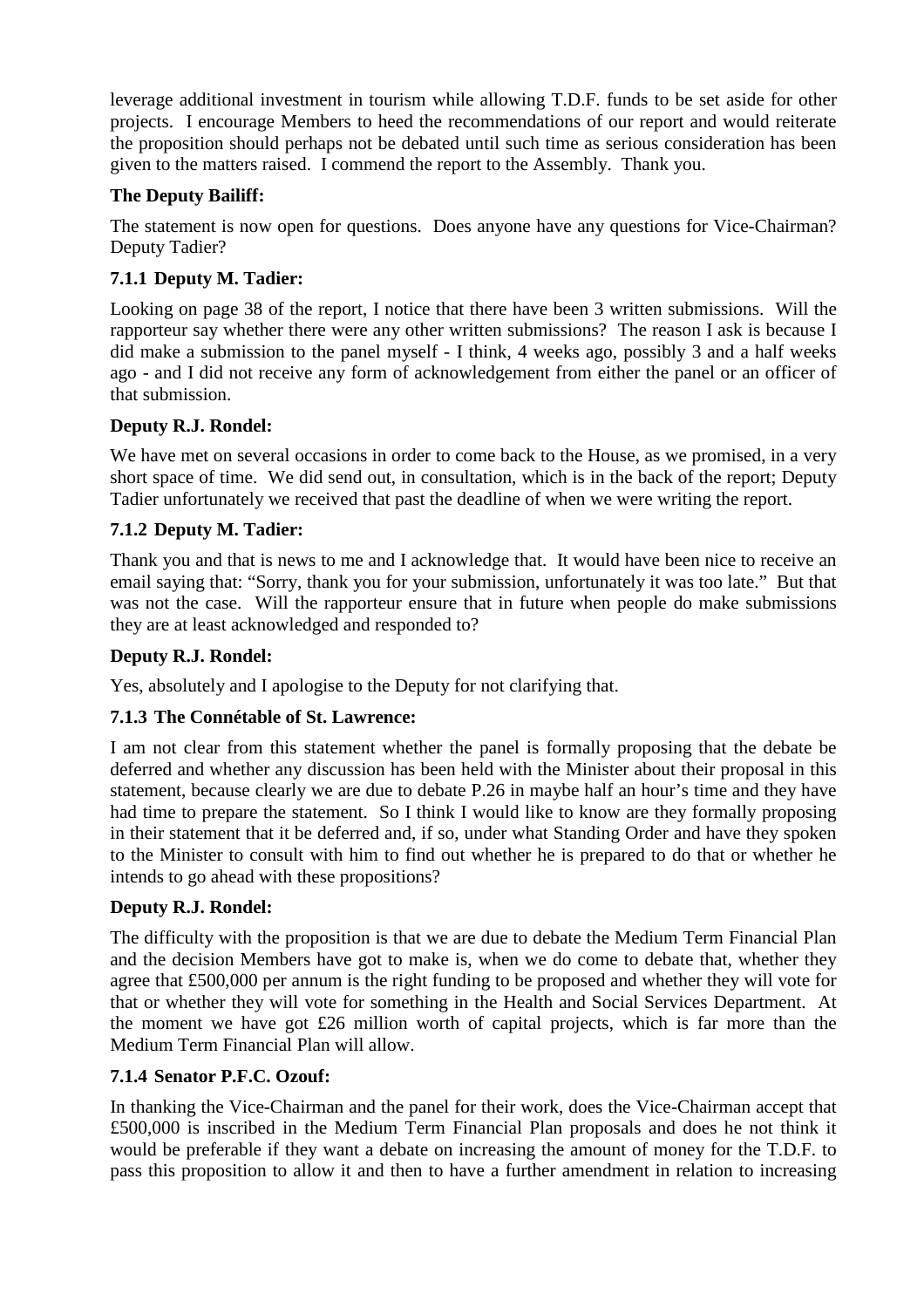the amount? Is that not a more orderly way of proceeding? Otherwise I think we are always unclear as to whether or not the chicken or the egg follows.

## **Deputy R.J. Rondel:**

Well this is the exact problem, it is a chicken and egg situation. I agree, Originally when we looked, it was on a low bid in the Medium Term Financial Plan. Now I believe it has been placed in so I would like to see this debated. I do not want to hold up the tourism industry and funding. I agree, in principle, and so do the members of our committee, and I would like it debated. But it is for Members to make up their mind whether they support this sort of funding. If it was debated after the Medium Term Financial Plan then it would be an easier decision because you would know. But that is not the case and I think people have got to make their own minds up.

## **7.1.5 Senator F. du H. Le Gresley:**

I would like to ask the Vice-Chairman the basis of his sentence that starts: "However, we were disappointed to discover that the Council of Ministers had proposed to remove the T.D.F. bid from the finalised list altogether." I am a member of the Council of Ministers and I have always supported money going to the T.D.F., in fact I brought a proposition as a Back-Bencher that they should have £500,000 in the Business Plan and I have no knowledge that we were ever going to remove the £500,000 for T.D.F.

## **The Deputy Bailiff:**

And the question is?

# **Senator F. du H. Le Gresley:**

What was the basis of that sentence in the statement?

## **Deputy R.J. Rondel:**

Well, the concerns we had… it was a low prioritisation within the Medium Term Financial Plan and that is a fact. I think when we looked back into the history of the fund, last year for example… and thanks to the Minister for bringing his proposal at the time because that did secure funding in the past for the T.D.F. and without that funding, without the Minister's proposal at that time, the T.D.F. and the panel would not have been in existence today. Thank you.

## **7.1.6 Senator L.J. Farnham:**

The Jersey Hospitality Association, of which I am currently President, made a short but comprehensive submission to the Scrutiny Panel. I will not be participating in the debate of the T.D.F., I will explain at the right time, but the general message from the hospitality industry to the States is there can really be no further delay. There are a lot of amendments and there are a lot of things that can be improved with the fund in the future. But the message is that they are looking for the States is to crack on with these sorts of projects to assist the industry. My question reverts to the Deputy Chairman's statement which really I would like him to clarify. Is he going to be proposing a delay to this proposition formally?

## **Deputy R.J. Rondel:**

Thank you, Senator Farnham. No, I will not be proposing a delay to it. We are merely asking Members to make their own decision on this money, whether it is a priority or not. So we are happy and what I am hoping is that when we do debate it that Senator MacLean will clarify and give us more confidence that the money will be in the scheme. Thank you.

## **7.1.7 Deputy C.F. Labey of Grouville:**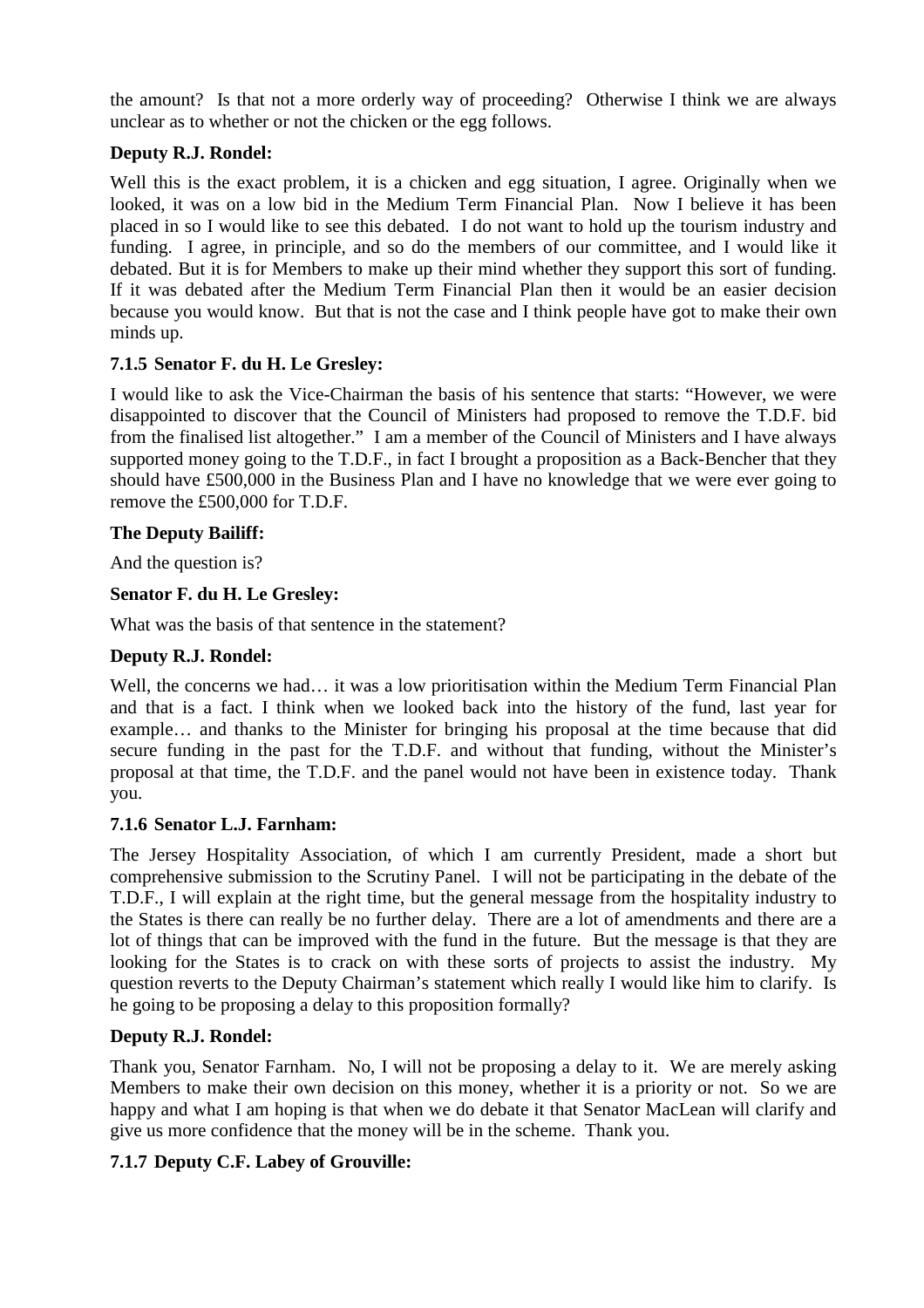I, like many other Members I am sure, am quite confused now by this statement. understanding was this Scrutiny Panel was to look at whether the Tourism Development Fund should be extended to the private sector. Is the Vice-Chair now suggesting that this be delayed to the private sector, yet the public sector funding to the Tourism Development Fund continue?

## **Deputy R.J. Rondel:**

No, we are not proposing it be delayed to the private sector at all. I think we need to debate the proposition and it will be for Members to make up their own mind whether they support it or not.

#### **7.1.8 Senator S.C. Ferguson:**

I would like to first of all congratulate the sub-panel for an excellent report. Thank you. And the next thing is to say is it correct to say that you are recommending that...

#### **The Deputy Bailiff:**

Through the Chair.

#### **Senator S.C. Ferguson:**

I am sorry, Sir, yes absolutely. Is it correct to say that the panel is recommending that the grant to commercial organisations should in fact be loans to the organisations so that the money may be repaid and hence be recirculated in the community?

#### **Deputy R.J. Rondel:**

With looking into loans, we are merely asking for the Minister for Economic Development to look into the possibility. It is not possible to give loans at the moment because of the Public Finances Law but this is one aspect that could be looked at in the future.

## **7.1.9 Deputy J.A. Martin:**

Just for clarification from the Vice-Chair, I think his last statement said that this proposition should not be debated at this time but now he just said it would. My confusion is that he seems to think the money might move from the Medium Term Financial Plan. Surely if we do not debate it and get the backing today it certainly will, if there is any other priority, be moved from the Medium Term Financial Plan. So can I have a bit more clarity? I think that is what he is saying but I would go for the debate today, decide and then I think if we vote the money in... I am asking the Vice-Chair if we vote the money in, does it not stand more chance of staying in the Medium Term Financial Plan?

#### **Deputy R.J. Rondel:**

Thank you, Deputy Martin. I would like to thank Deputy Martin. Absolutely, that is what we would like to do, get it debated today and it is for Members to decide.

#### **7.1.10 Senator A.J.H. Maclean:**

I wonder if the Vice-Chairman would just confirm his understanding that, notwithstanding his concerns for future funding, the T.D.F. currently has £435,000 available to it for the next round of bidding. Obviously if the Members of the States decide to approve this proposition today, which is to open it to the private sector, the fund would be in a position to leverage that to a greater extent. I wonder if he would just comment on that and confirm the position.

#### **Deputy R.J. Rondel:**

Yes, we are absolutely fully aware of that and that is what we would hope to do, open it up to the private sector as soon as possible.

## **7.1.11 Deputy M. Tadier:**